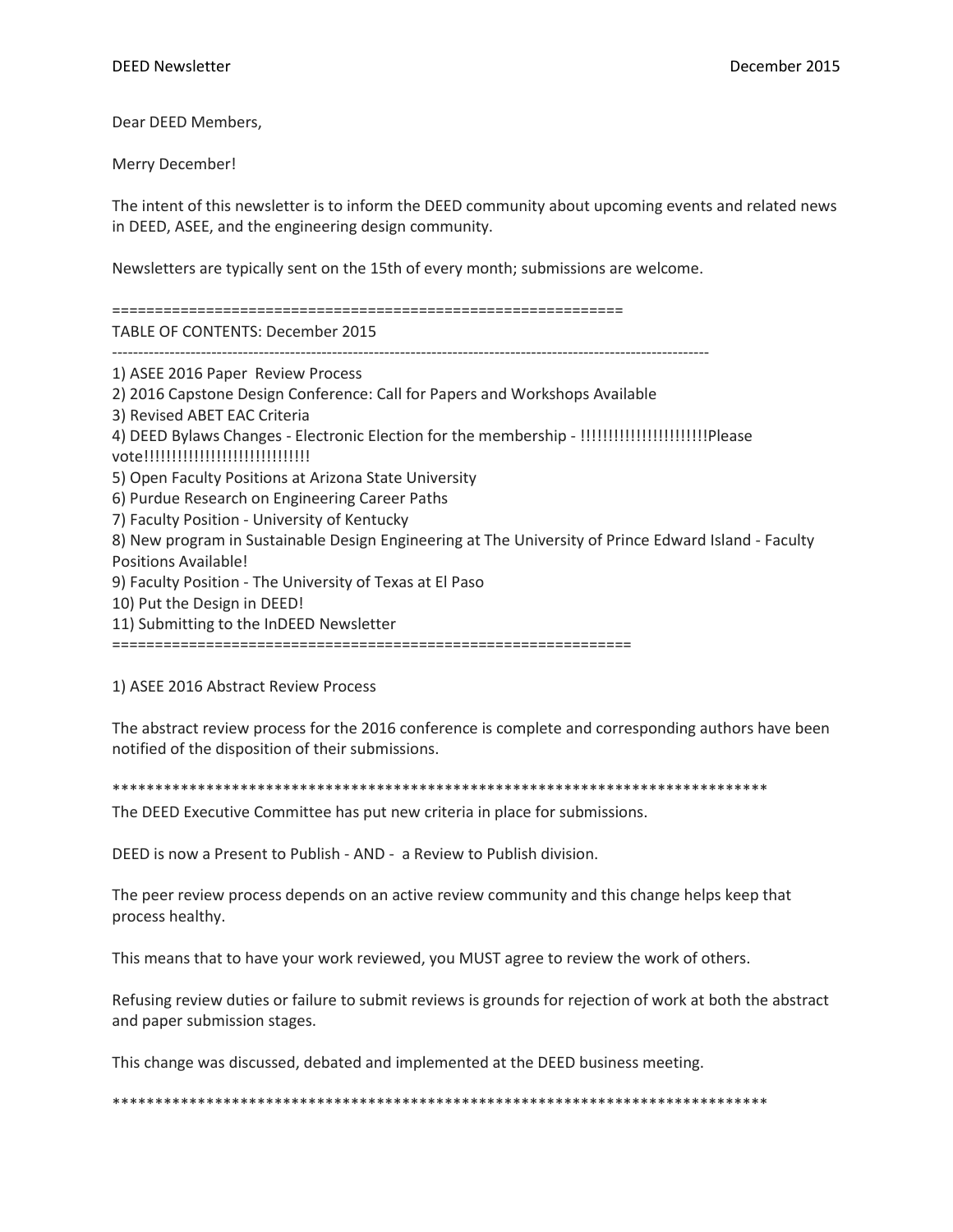# !!!!!!!!!!!!!!!!!!!!!!!!!!!!!!!!!!!!!!!!!!!! DRAFT MANUSCRIPTS DUE 1 FEBRUARY 2016 !!!!!!!!!!!!!!!!!!!!!!!!!!!!!!!!!!!!!!!!!!!!

Here are the DEED review guidelines for papers:

A) Please rate the paper according to the five review questions below. For each question, provide a HIGH, MEDIUM, or LOW rating:

(1) ORIGINALITY: To what extent does the paper present new ideas or an innovative contribution? [H, M, L]

(2) JUSTIFICATION: To what extent does the paper offer sufficient evidence (data, research,

observations, etc.) or reasoning (methodology, theory, philosophy, etc.) to support its claims? [H, M, L] (3) CONTEXT: To what extent do the authors place their work in the context of the related literature and similar applied practice examples? [H,M,L]

(4) IMPACT: To what extent is the content/outcome of this paper applicable to educators in the broader engineering design community

such that the paper could have an impact elsewhere? [H, M, L]

(5) QUALITY OF COMMUNICATION: To what extent is the paper effectively structured, illustrated, and clearly written [H,M,L]

B) Please provide COMMENTS to accompany your ratings of the review questions. Feel free also to provide other concrete suggestions to help the author(s) improve the paper.

C) If you think the paper is exceptionally good, please check the box for Best Paper too.

=============================================================

2) 2016 Capstone Design Conference: Call for Papers and Workshops Available

Calling all those involved in capstone design! The 2016 Capstone Design Conference is scheduled for June 6-8, 2016 in Columbus, Ohio. Don't miss your chance to submit a paper or workshop for this engaging and informative conference. The deadline for papers and workshops is January 4, 2016 submission details are available on the conference website:

[www.capstoneconf.org/callforpapers.](http://www.capstoneconf.org/callforpapers)

The biannual Capstone Design Conferences provide an opportunity for the engineering community to share ideas about starting and improving design-based capstone courses. See some of the ideas presented in the 2014 Capstone Design Conference in the latest IJEE special issue (hot off the presses!):

<http://www.ijee.ie/contents/c310615B.html>

Sign up for the capstone design conference mailing list to receive conference updates:

<http://capstonedesigncommunity.org/mailing-list>

=============================================================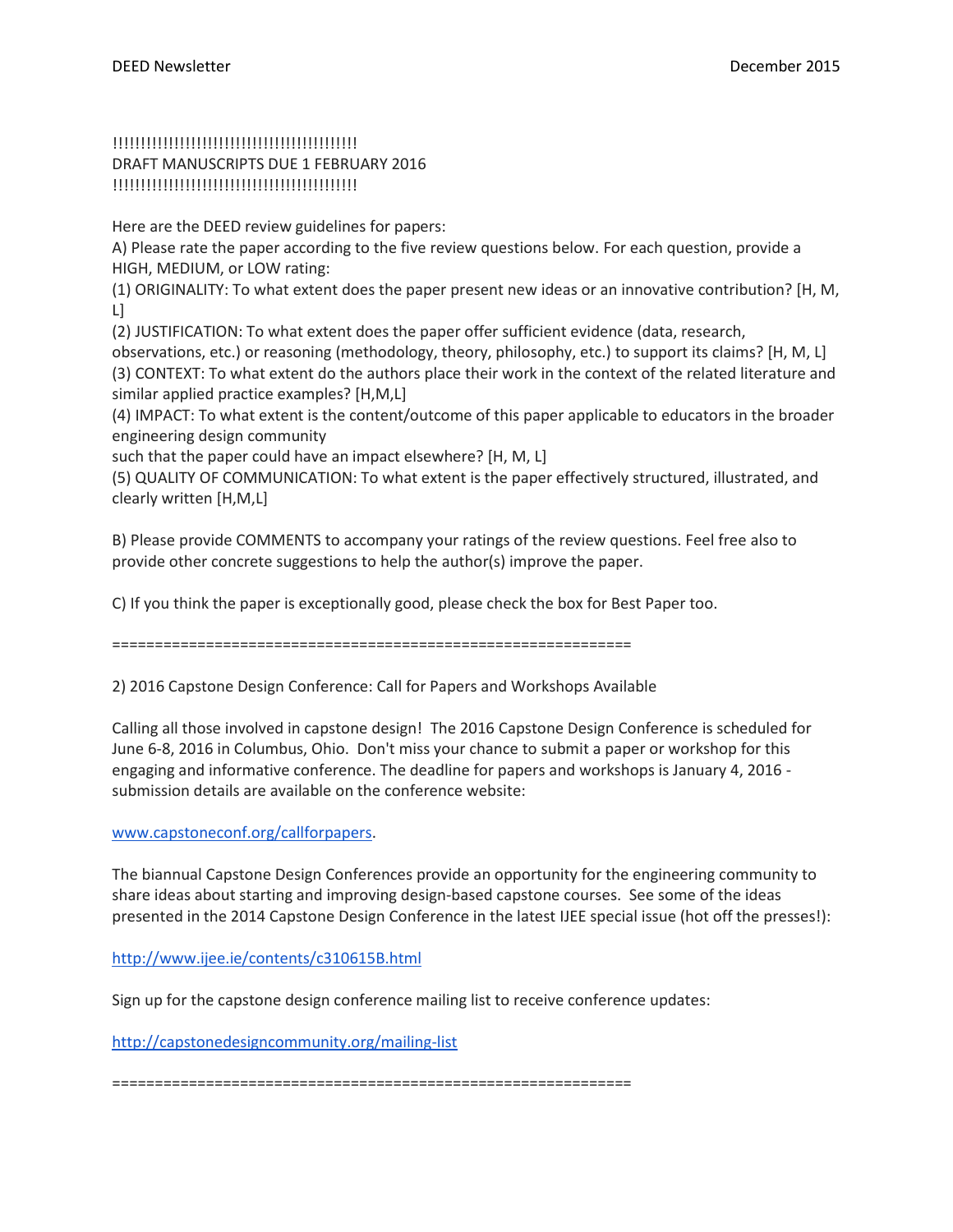## 3) Revised ABET EAC Criteria

The revised proposal of the Engineering Accreditation Commission to revise Criteria 3 and 5 has now been posted to the ABET website:

## <http://www.abet.org/news/abet-releases-criteria-proposal-for-public-comment/>

ABET requests that this information be disseminated to relevant accreditation operating committees, department chairs/heads, groups and faculty members in ASEE for their review and comment. One method of providing comments is to use this electronic response form:

## <https://www.surveymonkey.com/r/CRIT35R2>

Please take time to provide feedback on these new proposed criteria to ensure that the assessment community understands and respects the role of faculty in the engineering education process.

Note the definition proposed for engineering design in these documents:

Engineering Design – Engineering design is the process of devising a system, component, or process to meet desired needs, specifications, codes, and standards within constraints such as health and safety, cost, ethics, policy, sustainability, constructability, and manufacturability. It is an iterative, creative, decision-making process in which the basic sciences, mathematics, and the engineering sciences are applied to convert resources optimally into solutions.

ABET is ready to provide senior staff and volunteer leaders to both describe the proposed changes and supporting rationale, and to hear questions and concerns about the plan from various society stakeholders. If you would like an ABET representative(s) to meet with your designated group(s), please contact ABET as soon as possible, and they'll work with you to make it happen.

ABET Point of Contact:

Charles W. Hickman Managing Director, Constituent Relations 415 North Charles Street Baltimore, MD 21201 [+1.410.347.7715](tel:%2B1.410.347.7715) [cwhickman@abet.org](mailto:cwhickman@abet.org)

# !!!!!!!!!!!!!!!!!!!!!!!!!!!!!!!!!!!!!!!!!!!!!!!!!!!!!!!!!!!!!!

This will be discussed at the Town Hall meeting sponsored by the Ad Hoc Committee on Interdivisional Cooperation at ASEE 2016 New Orleans. See you there! !!!!!!!!!!!!!!!!!!!!!!!!!!!!!!!!!!!!!!!!!!!!!!!!!!!!!!!!!!!!!!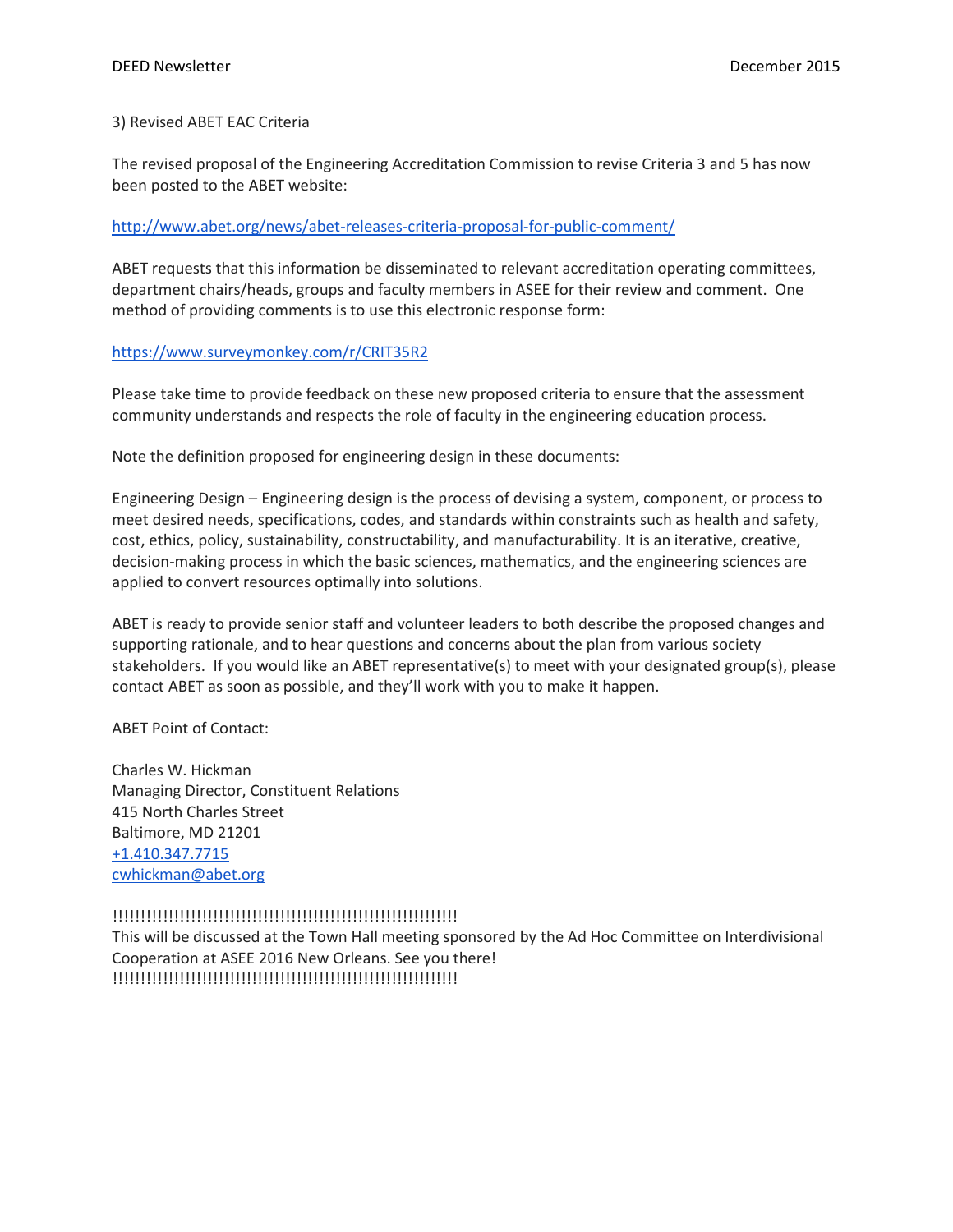=============================================================

4) DEED Bylaws changes

The DEED bylaws have been modified to agree with ASEE recommended practice, to reflect the new financial reality at ASEE and to incorporate some recognition of the membership.

The Bylaws were revised by a group of DEED directors (past and present) and voted on by the Executive Committee. These revised bylaws are posted at:

#### <http://deed.asee.org/index.php/bylaws/>

for review by the membership. An electronic election for members to accept or reject these new bylaws is open. DEED members in good standing should have received a link via email to allow them to vote.

The email is titled "[ASEE DEED] Vote on DEED bylaws revisions", and comes from Keith Stanfill, DEED Director, on behalf of Peter L. Schmidt, current DEED Division Chair.

If you don't see thios message, please search your spam or clutter folders.

The email sender is "Keith Stanfill on behalf of Peter L. Schmidt, DEED Chair [<noreply@qemailserver.com>](mailto:noreply@qemailserver.com)"

Please vote!!!

=============================================================

5) Open Faculty Positions at Arizona State University

The Ira A. Fulton Schools of Engineering at Arizona State University has openings for tenure/tenure track faculty positions to support a broad initiative in advanced manufacturing. Appointments will be at the assistant, associate or full professor rank commensurate with the candidate's experience and accomplishments, beginning August 2016. Areas of interest include, but are not limited to: product design strategies for additive manufacturing systems, modeling of advanced manufacturing systems and processes, non-destructive testing-manufacturing integration, hybrid additive-subtractive manufacturing process integration, automation strategies and technologies for hybrid manufacturing, and scalable manufacturing at the limits of size, temperatures, and material properties. While the faculty appointment may be in any of the six Fulton Schools of Engineering, The Polytechnic School, located at ASU's Polytechnic campus in Mesa, Arizona, is currently the most involved in the search. The Polytechnic School houses the premier additive manufacturing and research center in the Southwest, providing strong support for the advancing ASU's research and development in Advanced Manufacturing. The facility features over \$2M in state-of-the-art polymer, metal, and composite materials 3D printing equipment as well as advanced materials processing and analysis capabilities.

For more information or questions about the positions, please contact the search committee chair, Jennifer Bekki [\(jennifer.bekki@asu.edu\)](mailto:jennifer.bekki@asu.edu). Review of applications will begin on November 26, 2015.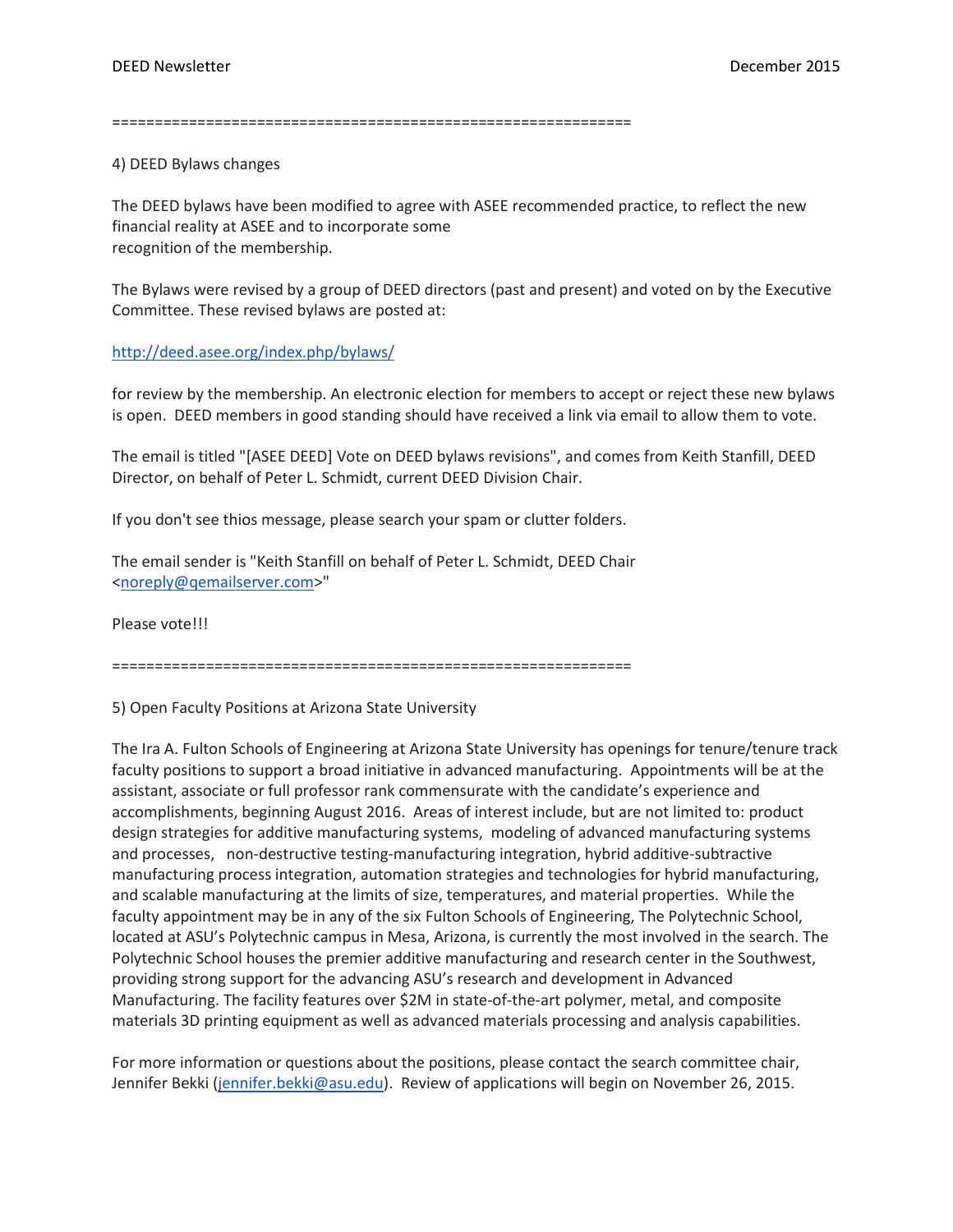For more information, see the complete posting online at: [http://engineering.asu.edu/hiring/advanced](http://engineering.asu.edu/hiring/advanced-manufacturing-systems-11362/)[manufacturing-systems-11362/](http://engineering.asu.edu/hiring/advanced-manufacturing-systems-11362/)

=============================================================

6) Purdue Research on Engineering Career Paths

We are working to develop preparatory materials that help engineering undergraduate students learn to write effective resumes and pursue professional engineering opportunities. The first phase of this research is to collect resumes from undergraduate students, young professionals, and mid/late-career professionals in engineering careers. We would appreciate your input as an engineer by completing a very short survey for us, as well as uploading a copy of your professional engineering resume. All of this is done through online survey software.

Purpose of Research: The purpose of this research is to study engineering career paths and resume writing from successful engineers at a variety of career levels (from university student into professional engineering roles).

Specific Procedures to be Used: This research is conducted via an online survey, which is comprised of demographic information and a space for you to upload your current resume into the system.

Confidentiality: The project's research records may be reviewed by departments at Purdue University responsible for regulatory and research oversight. Steps will be taken to insure the confidentiality of all materials. All survey responses will be confidential. If your resume includes your name in the document or filename, these elements will be blinded before data analysis, in order to best protect your identity. All data provided to researchers will be stored in a secure (password protected) database that only the principal and co-investigators on this project will be able to access. Any printed data will be stored in a locked cabinet.

If you are willing to participate in our research, please follow the survey link below to participate. It is estimated that this will take no more than 5 minutes of your time.

### [https://purdue.qualtrics.com/SE/?SID=SV\\_cXYlxlwZysGSf2J](https://purdue.qualtrics.com/SE/?SID=SV_cXYlxlwZysGSf2J)

In addition, if you would be willing to pass this on to your engineering friends and colleagues, we would be grateful for more participants.

Thanks in advance, as we work to better educate and prepare future generations of engineering students.

Contact Information: If you have concerns, you may contact:

Catherine Berdanier [\(cberdanier@purdue.edu\)](mailto:cberdanier@purdue.edu) Gracemarie Mike [\(gmike@purdue.edu\)](mailto:gmike@purdue.edu) Mary McCall [\(mccall0@purdue.edu\)](mailto:mccall0@purdue.edu) Dr. Monica Cox [\(mfc@purdue.edu\)](mailto:mfc@purdue.edu)

=============================================================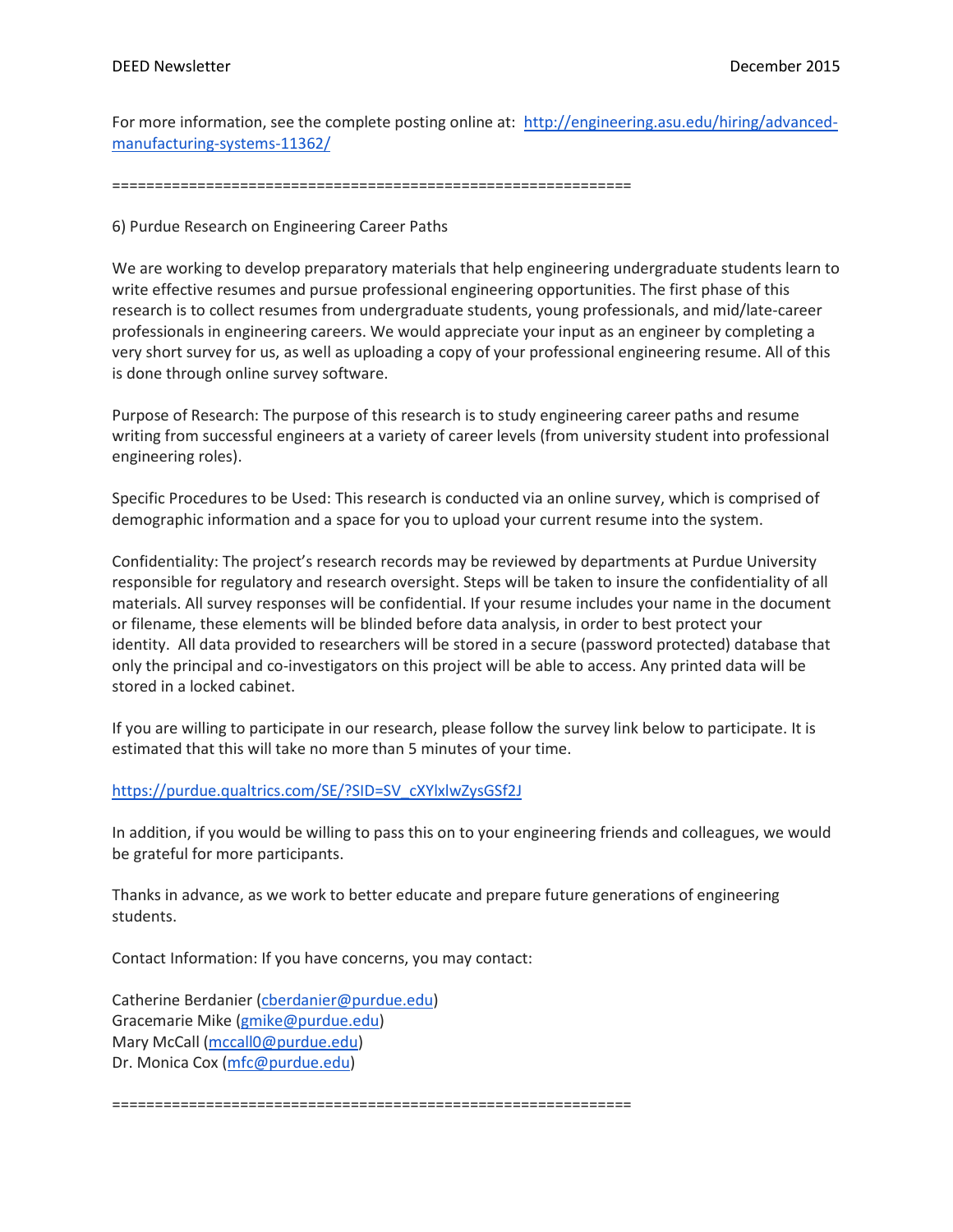## 7) Faculty Position in the First-Year Engineering Program - University of Kentucky

The College of Engineering at the University of Kentucky invites applications for multiple non tenure track lecturer and tenure-track special title series faculty positions with duties oriented primarily towards hands-on first-year engineering education. Appointment to lecturer or special title series faculty positions will be commensurate with applicant qualifications and experience. Applicants will hold a primary appointment in the academic department most closely aligned with their background and the Dean will assign their effort to the First-Year Engineering Program. All appointments are nine-month, renewable with a start date on or before May 16, 2016. In preparation for the fall 2016 launch of the First-Year Engineering curriculum, two months of summer support will be offered and applicants must be available for training during summer 2016. Opportunities to teach and/or participate in research in future summer sessions for additional compensation may be available.

Duties will include teaching 14-16 classroom contact hours per week, office hours, grading, supervision of teaching assistants and development of course materials. Multiple sections of lecture and laboratory courses will be offered each semester. Course topics include student success strategies, computer programming, software applications, hands-on hardware interfacing, teamwork and design projects. Individuals with embedded computer programming and/or engineering design experience are especially encouraged to apply. Experience in industry is also welcome.

Lecturer applicants should hold at least a Master's degree and at least one degree (BS, MS or PhD) in an engineering discipline or computer science. The initial appointment for lecturer faculty will be for one year. Applicants should have strong written and oral communication skills and a commitment to excellence in undergraduate education. Lecturer positions do not have required research responsibility; however interest in engineering education research will be viewed favorably.

To apply, please submit a cover letter, current curriculum vita, statement detailing teaching philosophy, interests, and experience, and contact information for at least three references.

Special Title Series applicants should hold at least a PhD and at least one degree (BS, MS or PhD) in an engineering discipline or computer science. The initial appointment for special title series faculty will be for two years. Teaching in the First-Year Engineering Program will be the majority of the assignment. Applicants should have strong written and oral communication skills, a commitment to excellence in undergraduate education and the motivation to sustain a program of independent scholarship through innovative educational activities, laboratory development, the direction of undergraduate and/or graduate research, and other independent and collaborative research endeavors.

To apply, please submit a cover letter, current curriculum vita, research statement, statement detailing teaching philosophy, interests, and experience, and contact information for at least three references. Review of applications will begin immediately and will continue until all positions are filled. Application documents should be submitted electronically, preferably by January 8, 2016.

To apply for Assistant Professor, Special Title Series, apply to requisition number: • FE00357 (http:[ukjobs.uky.edu/postings/83969\)](http://ukjobs.uky.edu/postings/83969).

For Lecturer positions, apply to position number:

• FE00363 – Electrical & Computer Engineering (http[:ukjobs.uky.edu/postings/84271\)](http://ukjobs.uky.edu/postings/84271)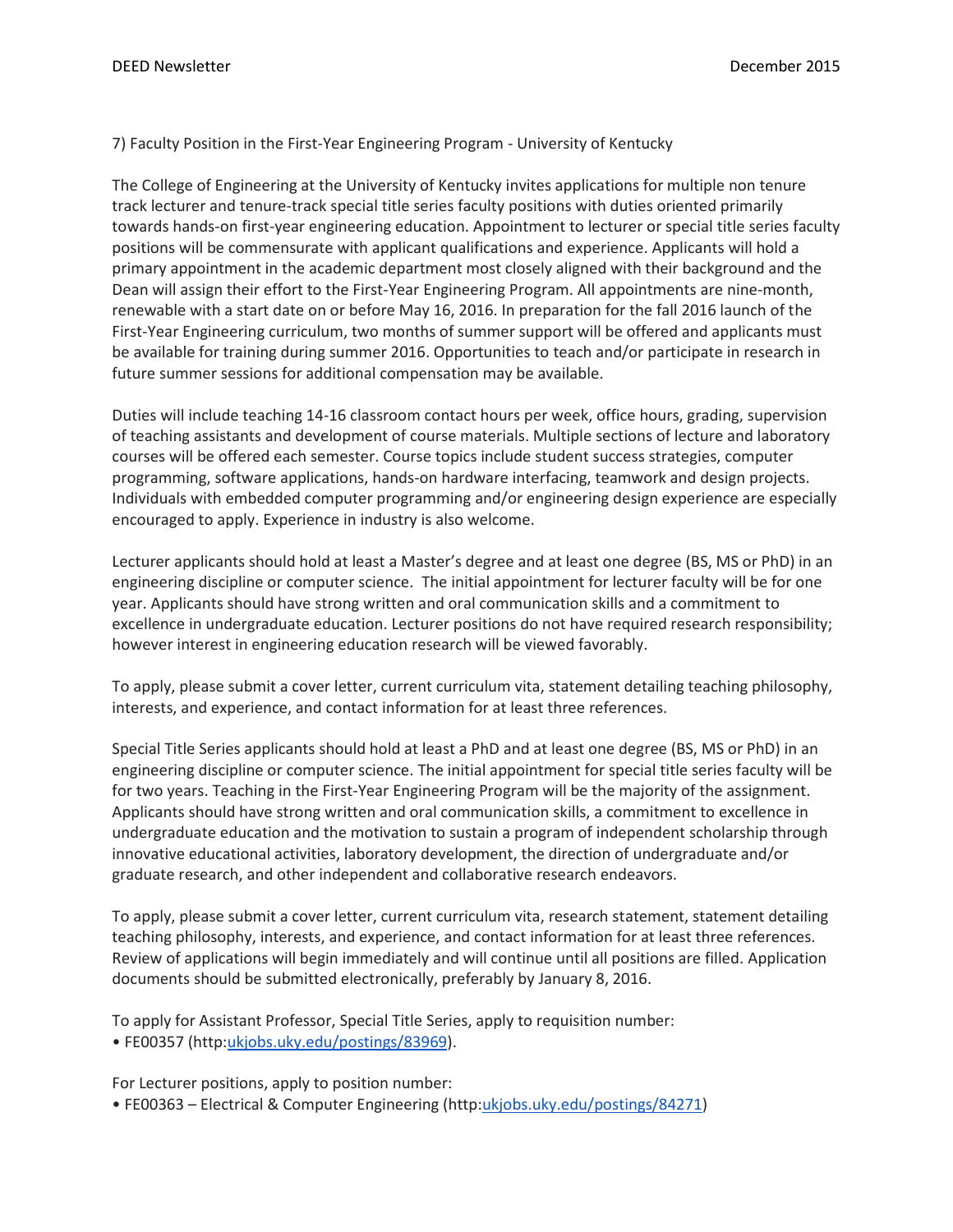- FE00360 Computer Science (http[:ukjobs.uky.edu/postings/84274\)](http://ukjobs.uky.edu/postings/84274)
- FE00365 Chemical & Materials Engineering (http[:ukjobs.uky.edu/postings/84275\)](http://ukjobs.uky.edu/postings/84275)
- FE00362 Civil Engineering (http[:ukjobs.uky.edu/postings/84276\)](http://ukjobs.uky.edu/postings/84276)
- FE00361 Mining Engineering (http[:ukjobs.uky.edu/postings/84278\)](http://ukjobs.uky.edu/postings/84278)
- FE00364 Mechanical Engineering (http[:ukjobs.uky.edu/postings/84280\)](http://ukjobs.uky.edu/postings/84280)

For questions regarding the submittal of application materials, contact UK Human Resources by calling [\(859\) 257-9555,](tel:%28859%29%20257-9555) option 2. For more information regarding this opportunity, please contact the Search Committee Chair, Dr. Janet Lumpp, Professor, Director of the First-Year Engineering Program [\(jklumpp@uky.edu\)](mailto:jklumpp@uky.edu).

```
=====================================================================================
=====================================
```
8) New program in Sustainable Design Engineering at The University of Prince Edward Island - Faculty Positions Available!

The School of Sustainable Design Engineering at the University of Prince Edward Island is seeking applicants for up to ten tenure-track faculty positions encompassing all academic ranks. UPEI's new four year degree program in Sustainable Design Engineering provides students with an unprecedented opportunity to gain their Bachelor of Science via a client-focused, project-based model.

Design projects, which are integrated into every academic semester of the program, are based on realworld problems and external clients. Through these design courses, students are immersed in a realistic engineering environment where they are expected to interact with clients, develop design solutions, and conform to the best practices of the profession.

# <http://www.upei.ca/hr/competition/36a15>

If you have any questions, or would like more detailed information, please contact:

Elizabeth Osgood, P. Eng. Assistant Professor School of Sustainable Design Engineering University of Prince Edward Island [\(902\) 620-5175](tel:%28902%29%20620-5175) [eosgood@upei.ca](mailto:eosgood@upei.ca)

=============================================================

### 9) Faculty Position - University of Texas at El Paso

CHANGE THE FUTURE. JOIN OUR TEAM. (Tenure Track Faculty or Professor of Practice) The Department of Engineering Education and Leadership at The University of Texas at El Paso is looking for innovative, entrepreneurial minded, engineering and/or business leaders to help us continue developing the first in the nation BS in Engineering Leadership. If you are excited about integrating innovative techniques for teaching engineering with real world experiences in a flipped classroom setting, check us out!